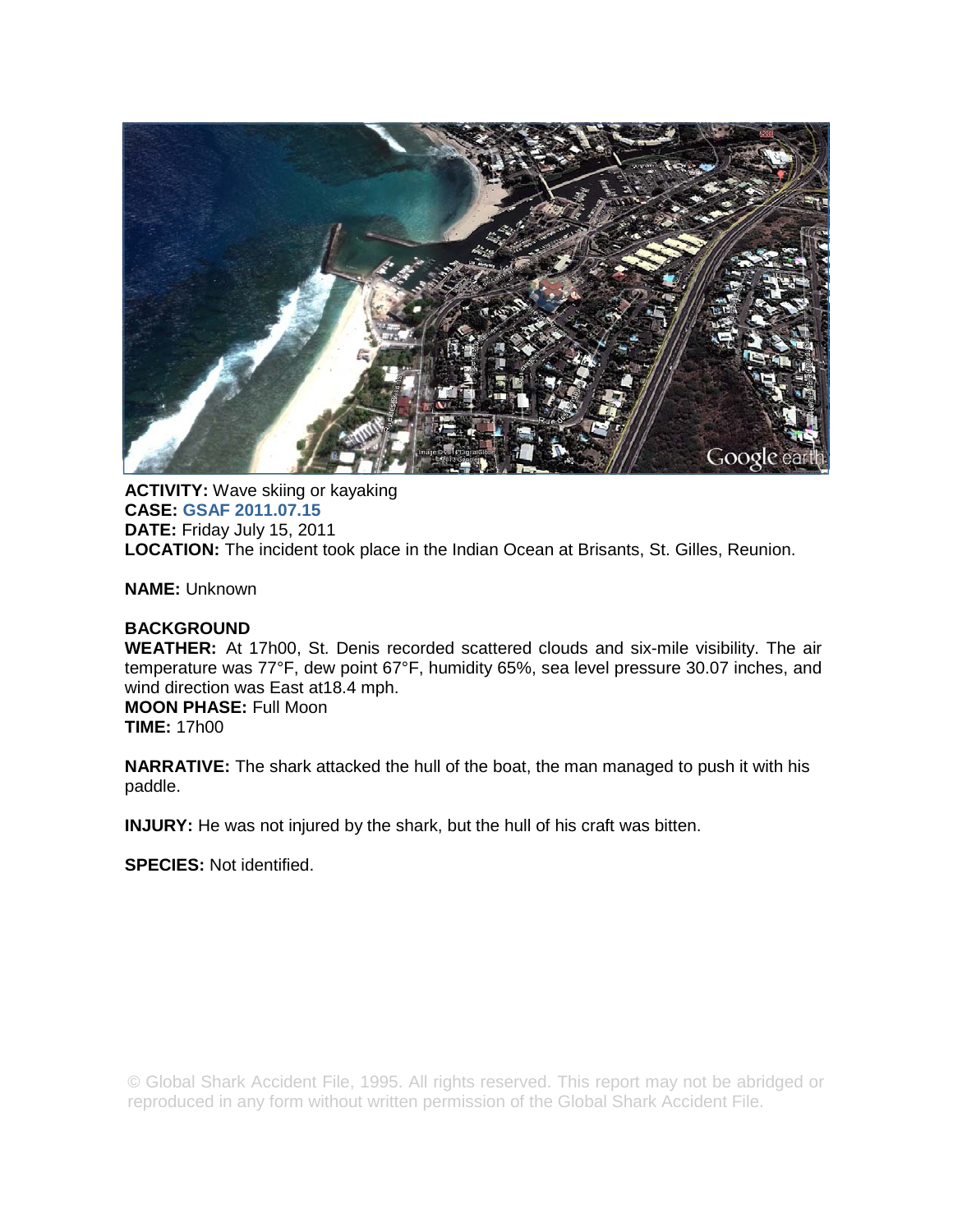## *La Réunion: quatrième attaque de requin de l'année*

 *La Réunion. Selon Zinfos974, vendredi 15 juillet vers 17H00, un requin aurait attaqué un kayakiste au large de la plage des Brisants à Saint-Gilles. C'est la quatrième attaque de requin en 6 mois et toutes du côté de Zoreyland, la zone la plus touristique de l'île ! Le requin a attaqué la coque du bateau, l'homme a réussi a le repousser à l'aide de sa pagaie. Le kayakiste , professionnel de la mer, n'a pas voulu ébruiter cette attaque, qui est survenue le jour de la réouverture des plages de la commune de Saint-Paul dont fait partie la station balnéaire de Saint-Gilles. La baignade et les activités nautiques y étaient interdites de la plage de Boucan Canot à celle des Brisants.* 

*Mais pendant le week-end, l'information a fuité et a tourné dans le milieu surfeur. L'attaque a été confirmée du bout des lèvres par d'autres professionnels de la mer de Saint-Gilles, l'un deux répondra:" Nous ne pouvons rien dire sans l'aval de la hiérarchie."* 

*L'arrêté municipal avait été pris il y a deux semaines au lendemain de l'attaque d'un requin le 6 juillet sur un surfeur sur le spot des Roches Noires à Saint-Gilles.* 

*Déjà le 15 juin, un bodyboarder était décédé sur le spot Ti Boucan à Boucan Canot, mordu à trois reprises probablement par plusieurs requins.* 

*Le 19 février, un touriste marseillais arrivé le matin même sur l'île, avait perdu une jambe suite à une attaque sur le spot du Perroquet à 300 mètres de la plage des Roches Noires de Saint-gilles.* 

*Il y a en moyenne une attaque de requin par an à La Réunion. Au moins 34 attaques ont été recensées depuis 1980 dont 15 mortelles.* 

## **Reunion: the fourth shark attack of the year**

Reunion. According Zinfos974, Friday, July 15 to 5:00 p.m., a shark attacked a kayak off the beach in Saint-Gilles Brisants. This is the fourth shark attack in six months and all Zoreyland side, the tourist area of the island! The shark attacked the hull of the boat, the man managed to push it with his paddle. The kayaker, professional sea, would not divulge the attack, which occurred on the day of the reopening of the beaches of the town of St. Paul which includes the resort of Saint-Gilles. Swimming and water sports were banned from the beach of Boucan Canot that the breakers.

But during the weekend, the information was leaked and spun in the middle surfer. The attack was confirmed lip service by other professionals of the sea of Saint-Gilles, one of them answered: "We can not say anything without the approval of the hierarchy."

The by-law was taken two weeks ago in the aftermath of the attack of a shark on July 6 on a surfer on the spot of Roches Noires Saint-Gilles.

Already on June 15, a bodyboarder died on the spot Ti Boucan in Boucan Canot, probably bitten three times by several sharks.

February 19, a tourist from Marseilles arrived that morning on the island, had lost a leg following an attack on the spot Parrot 300 meters from the beach of Roches Noires Saint-Gilles.

There are on average a shark attack a year Reunion. At least 34 attacks have been recorded since 1980 including 15 fatal.

**SOURCE:** Le Post, July 19, 2011, http://www.lepost.fr/article/2011/07/19/2551930 la-reunionquatrieme-attaque-de-requin-de-l-annee.html

© Global Shark Accident File, 1995. All rights reserved. This report may not be abridged or reproduced in any form without written permission of the Global Shark Accident File.